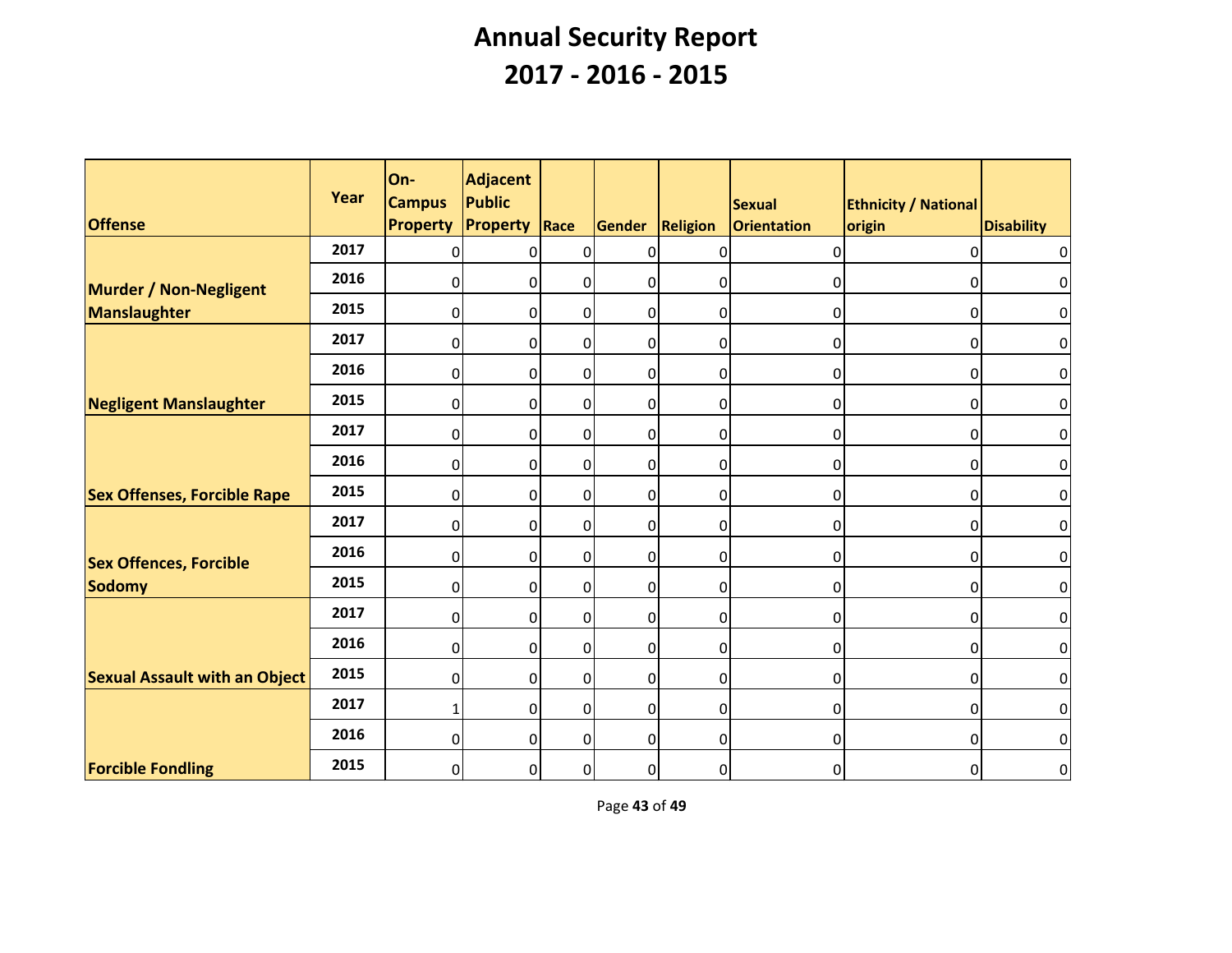| <b>Offense</b>            | Year | On-<br><b>Campus</b><br><b>Property</b> | Adjacent<br><b>Public</b><br>Property | $ $ Race       | Gender         | Religion         | Sexual<br><b>Orientation</b> | <b>Ethnicity / National</b><br>origin | <b>Disability</b> |
|---------------------------|------|-----------------------------------------|---------------------------------------|----------------|----------------|------------------|------------------------------|---------------------------------------|-------------------|
|                           | 2017 | $\overline{0}$                          | $\overline{0}$                        | $\overline{0}$ | $\overline{0}$ | $\overline{0}$   | $\overline{0}$               | $\overline{0}$                        | $\overline{0}$    |
|                           | 2016 | $\overline{0}$                          | $\overline{0}$                        | $\overline{0}$ | $\overline{0}$ | $\overline{0}$   | $\overline{0}$               | $\overline{0}$                        | $\overline{O}$    |
| Incest                    | 2015 | $\overline{0}$                          | $\overline{0}$                        | $\overline{0}$ | $\overline{0}$ | $\overline{0}$   | $\overline{0}$               | $\overline{0}$                        | $\overline{0}$    |
|                           | 2017 | $\overline{0}$                          | $\overline{0}$                        | $\overline{0}$ | $\overline{0}$ | $\overline{0}$   | $\mathbf 0$                  | $\overline{0}$                        | $\overline{0}$    |
|                           | 2016 | $\overline{0}$                          | $\overline{0}$                        | $\overline{0}$ | $\overline{0}$ | $\overline{0}$   | $\pmb{0}$                    | $\overline{0}$                        | $\overline{0}$    |
| <b>Statutory Rape</b>     | 2015 | $\overline{0}$                          | $\overline{0}$                        | $\overline{0}$ | $\overline{0}$ | $\overline{0}$   | $\pmb{0}$                    | $\overline{0}$                        | $\overline{0}$    |
|                           | 2017 | $\overline{0}$                          | $\overline{0}$                        | $\overline{0}$ | $\overline{0}$ | $\overline{0}$   | $\overline{0}$               | $\overline{0}$                        | $\boldsymbol{0}$  |
|                           | 2016 | $\overline{0}$                          | $\overline{0}$                        | $\overline{0}$ | $\overline{0}$ | $\overline{0}$   | $\overline{0}$               | $\overline{0}$                        | $\overline{0}$    |
| <b>Robbery</b>            | 2015 | 0                                       | $\overline{0}$                        | $\overline{0}$ | 0              | 0                | $\mathbf 0$                  | $\overline{0}$                        | $\overline{0}$    |
|                           | 2017 | $\boldsymbol{0}$                        | $\overline{0}$                        | $\overline{0}$ | $\overline{0}$ | $\boldsymbol{0}$ | $\pmb{0}$                    | $\overline{0}$                        | $\overline{0}$    |
|                           | 2016 | $\overline{0}$                          | 0                                     | $\overline{0}$ | $\overline{0}$ | $\overline{0}$   | $\overline{0}$               | $\overline{0}$                        | $\overline{0}$    |
| <b>Aggravated Assault</b> | 2015 | $\overline{0}$                          | 0                                     | $\overline{0}$ | $\overline{0}$ | $\overline{0}$   | $\overline{0}$               | $\overline{0}$                        | $\overline{O}$    |
|                           | 2017 | $\overline{0}$                          | $\mathbf{1}$                          | $\overline{0}$ | $\overline{0}$ | $\overline{0}$   | $\overline{0}$               | $\overline{0}$                        | $\overline{0}$    |
|                           | 2016 | $\overline{0}$                          | $\overline{0}$                        | $\overline{0}$ | $\overline{0}$ | 0                | $\mathbf 0$                  | $\overline{0}$                        | $\overline{0}$    |
| <b>Burglary</b>           | 2015 | $\mathbf{1}$                            | $\overline{0}$                        | $\overline{0}$ | $\overline{0}$ | $\mathbf 0$      | $\mathbf 0$                  | $\overline{0}$                        | $\overline{0}$    |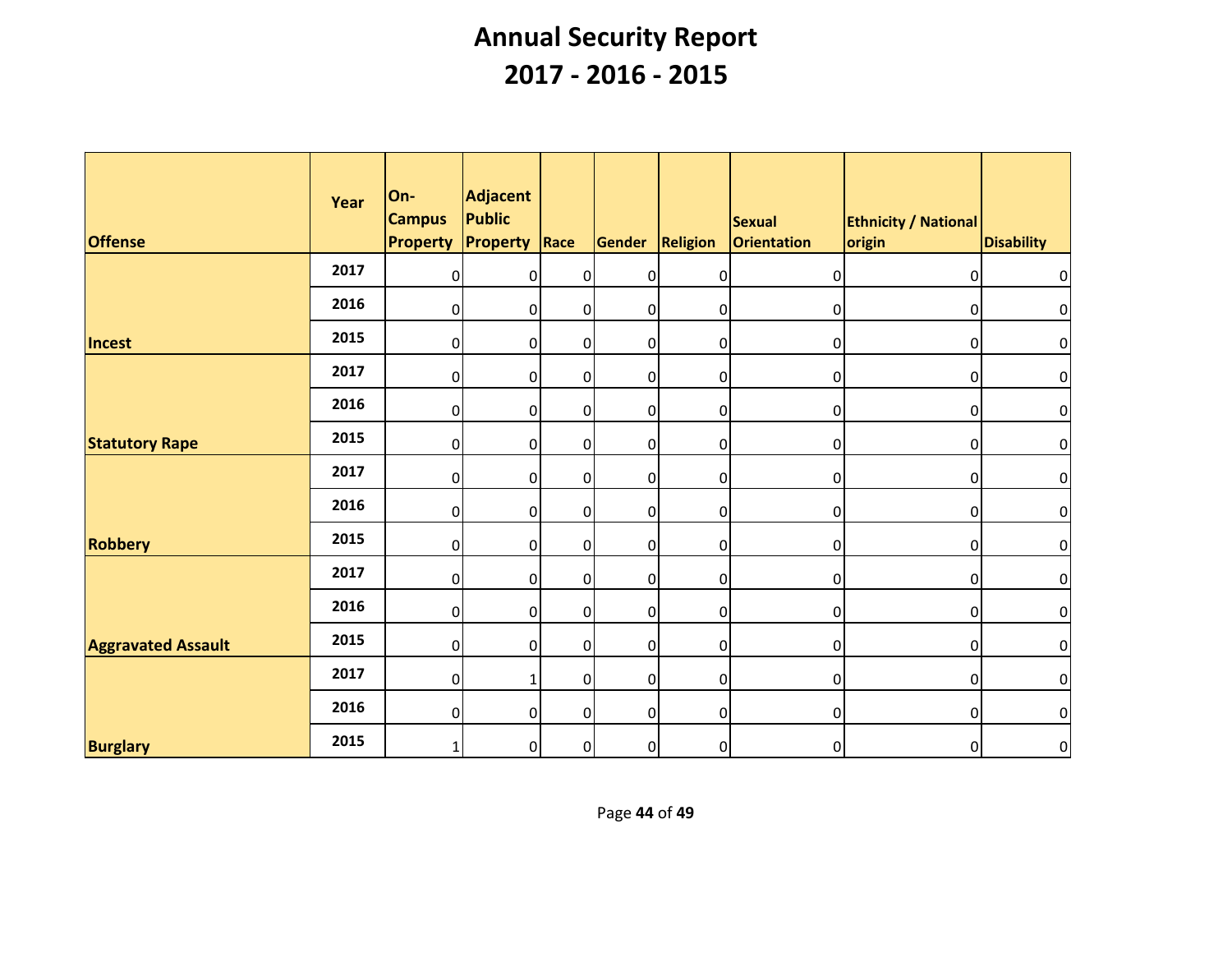| <b>Offense</b>                                                                                     | Year | On-<br><b>Campus</b><br><b>Property</b> | Adjacent<br>Public<br><b>Property</b> | Race           | Gender Religion |                | Sexual<br>Orientation | <b>Ethnicity / National</b><br>origin | <b>Disability</b> |
|----------------------------------------------------------------------------------------------------|------|-----------------------------------------|---------------------------------------|----------------|-----------------|----------------|-----------------------|---------------------------------------|-------------------|
|                                                                                                    | 2017 | $\Omega$                                | $\overline{0}$                        | $\overline{0}$ | $\Omega$        | $\mathbf 0$    | $\overline{0}$        | 0l                                    | $\overline{0}$    |
|                                                                                                    | 2016 | $\Omega$                                | 0                                     | $\overline{0}$ | 0               | $\overline{0}$ | 01                    | 01                                    | 0                 |
| <b>Motor Vehicle Theft</b>                                                                         | 2015 | $\overline{0}$                          | 0                                     | $\overline{0}$ | 0               | $\overline{0}$ | 0                     | $\overline{0}$                        | $\overline{0}$    |
|                                                                                                    | 2017 | $\mathbf{1}$                            | 0                                     | $\overline{0}$ | $\overline{0}$  | $\overline{0}$ | 0                     | $\overline{0}$                        | $\overline{0}$    |
|                                                                                                    | 2016 | 0                                       | $\overline{0}$                        | $\overline{0}$ | 0               | $\mathbf 0$    | $\overline{0}$        | 0                                     | $\overline{0}$    |
| <b>Arson</b>                                                                                       | 2015 | $\Omega$                                | $\overline{0}$                        | $\overline{0}$ | 0               | $\overline{0}$ | 0                     | 0                                     | $\overline{0}$    |
|                                                                                                    | 2017 | $\overline{0}$                          | 0                                     | $\overline{0}$ | 0               | $\overline{0}$ | 0                     | $\overline{0}$                        | $\overline{0}$    |
| <b>Arrests: Liquor Law Violations</b>                                                              | 2016 | $\Omega$                                | 0                                     | $\overline{0}$ | 0               | $\overline{0}$ | 0                     | $\overline{0}$                        | $\overline{0}$    |
| (Arrest-Citation-Summons)                                                                          | 2015 | $\mathbf{1}$                            | $\overline{0}$                        | $\overline{0}$ | 0               | $\mathbf 0$    | $\overline{0}$        | 0                                     | $\overline{0}$    |
| <b>Disciplinary Referrals: Liquor</b>                                                              | 2017 | $\Omega$                                | $\overline{0}$                        | $\overline{0}$ | 0               | $\overline{0}$ | 0                     | 0                                     | $\overline{0}$    |
| <b>Law Violations (criminal</b>                                                                    | 2016 | $\overline{0}$                          | 0                                     | $\overline{0}$ | 0               | $\overline{0}$ | 0                     | 0                                     | $\overline{0}$    |
| <b>violations only)</b>                                                                            | 2015 | $\Omega$                                | $\overline{0}$                        | $\overline{0}$ | 0               | $\overline{0}$ | 0                     | $\overline{0}$                        | $\overline{0}$    |
| <b>Arrests: Weapons; Carrying,</b><br><b>Possessing, ETC. (Arrest-</b><br><b>Citation-Summons)</b> | 2017 | 0                                       | $\overline{0}$                        | $\overline{0}$ | 0               | $\overline{0}$ | 0                     | 0l                                    | $\overline{0}$    |
|                                                                                                    | 2016 | $\overline{0}$                          | $\overline{0}$                        | $\overline{0}$ | $\overline{0}$  | $\overline{0}$ | 0                     | 01                                    | $\overline{0}$    |
|                                                                                                    | 2015 | $\overline{0}$                          | $\overline{0}$                        | $\overline{0}$ | 0               | $\overline{0}$ | 0                     | 0                                     | $\overline{0}$    |
| <b>Disciplinary Referrals:</b><br><b>Weapons: Carrying,</b>                                        | 2017 | $\overline{0}$                          | $\overline{0}$                        | $\overline{0}$ | 0               | $\overline{0}$ | $\overline{0}$        | $\overline{0}$                        | $\overline{0}$    |
| <b>Possessing, ETC. (criminal</b>                                                                  | 2016 | 0                                       | 0                                     | $\overline{0}$ | 0               | $\overline{0}$ | $\overline{0}$        | 0                                     | $\overline{0}$    |
| <b>violations only)</b>                                                                            | 2015 | 1                                       | $\overline{0}$                        | $\overline{0}$ | $\overline{0}$  | $\overline{0}$ | 0                     | 01                                    | $\overline{0}$    |

Page 45 of 49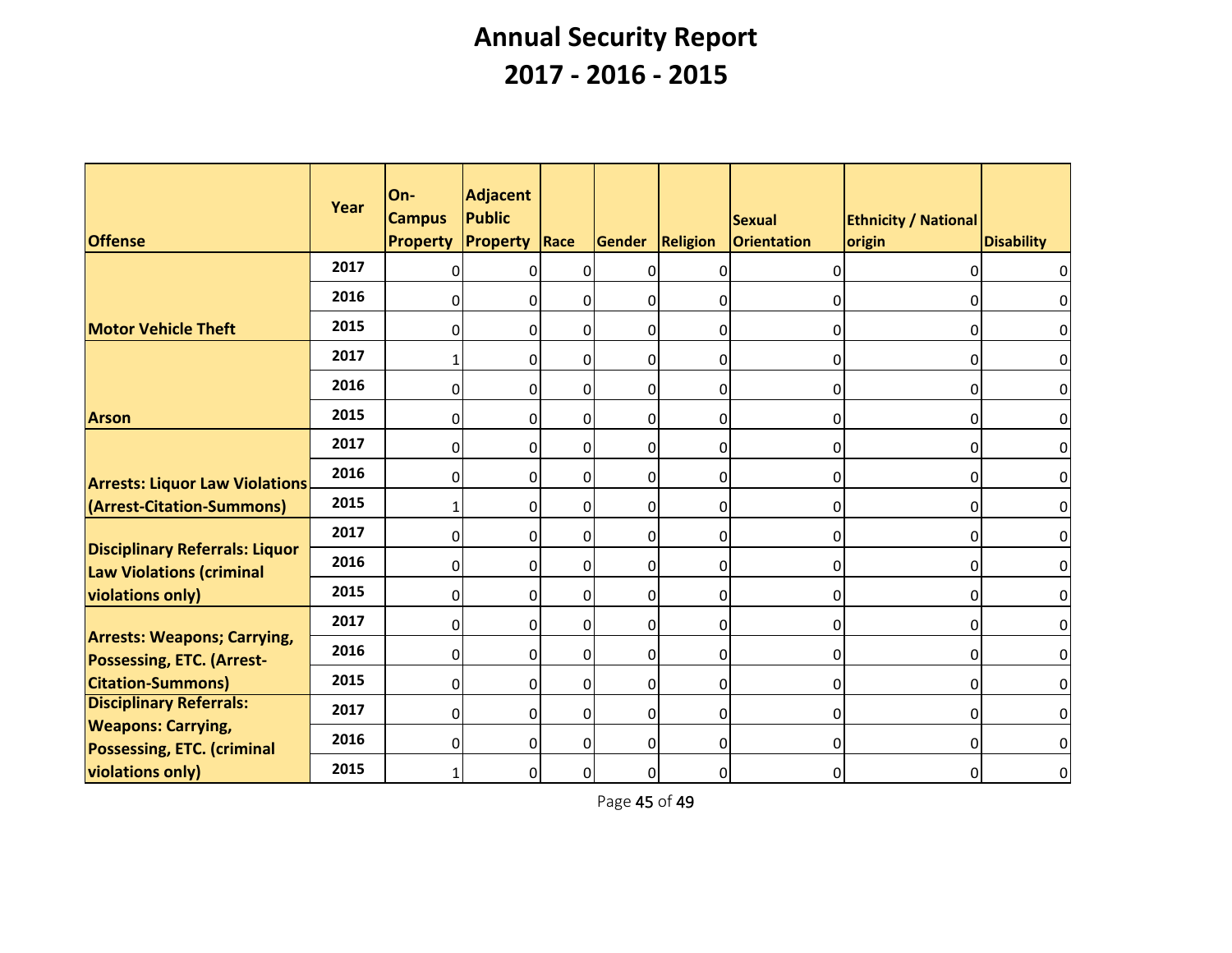| <b>Offense</b>                                                    | Year               | On-<br><b>Campus</b><br><b>Property</b> | Adjacent<br>Public<br><b>Property Race</b> |                | Gender         | Religion        | <b>Sexual</b><br>Orientation | <b>Ethnicity / National</b><br>origin | <b>Disability</b> |
|-------------------------------------------------------------------|--------------------|-----------------------------------------|--------------------------------------------|----------------|----------------|-----------------|------------------------------|---------------------------------------|-------------------|
|                                                                   | 2017               |                                         |                                            | $\overline{0}$ | 0              | $\overline{0}$  | $\Omega$                     | 01                                    | $\overline{0}$    |
| <b>Arrests: Drug Abuse</b><br><b>Violations (Arrest-Citation-</b> | 2016               |                                         | 0                                          | $\overline{0}$ | $\overline{0}$ | $\overline{0}$  | 0                            | $\overline{0}$                        | $\overline{0}$    |
| <b>Summons)</b>                                                   | 2015               | 1                                       | 0                                          | $\overline{0}$ | $\overline{0}$ | $\overline{0}$  | $\overline{0}$               | $\overline{0}$                        | $\overline{0}$    |
|                                                                   | 2017               | 5 <sup>1</sup>                          | 0                                          | $\overline{0}$ | $\overline{0}$ | 0               | $\overline{0}$               | $\overline{0}$                        | $\overline{0}$    |
| <b>Disciplinary Referrals: Drug</b>                               | 2016               | 11                                      | 0                                          | 0              | $\Omega$       | $\Omega$        | 0                            | $\Omega$                              | $\overline{0}$    |
| <b>Abuse Violations (criminal</b><br>violations only)             | 2015               | 6 <sup>1</sup>                          | $\Omega$                                   | $\overline{0}$ | $\Omega$       | $\overline{0}$  | 0                            | $\overline{0}$                        | 0                 |
|                                                                   | <b>Hate Crimes</b> |                                         |                                            | Race           | <b>Gender</b>  | <b>Religion</b> | Sexual<br>Orientation        | <b>Ethnicity / National</b><br>origin | <b>Disability</b> |
|                                                                   | 2017               |                                         |                                            | $\overline{0}$ | 0              | $\overline{0}$  | $\overline{0}$               | $\overline{0}$                        | $\overline{0}$    |
|                                                                   | 2016               |                                         |                                            | $\overline{0}$ | $\overline{0}$ | $\overline{0}$  | $\Omega$                     | 01                                    | $\overline{0}$    |
| <b>Theft</b>                                                      | 2015               |                                         |                                            | $\overline{0}$ | 0              | $\overline{0}$  | $\Omega$                     | $\Omega$                              | 0                 |
|                                                                   | 2017               |                                         |                                            | $\overline{0}$ | $\overline{0}$ | $\overline{0}$  | 0                            | 01                                    | $\overline{0}$    |
|                                                                   | 2016               |                                         |                                            | 0              | $\overline{0}$ | $\overline{0}$  | $\Omega$                     | $\Omega$                              | $\overline{0}$    |
| <b>Simple Assault</b>                                             | 2015               |                                         |                                            | $\overline{0}$ | 0              | 0               | 0                            | $\overline{0}$                        | $\overline{0}$    |

Page **46** of **49**